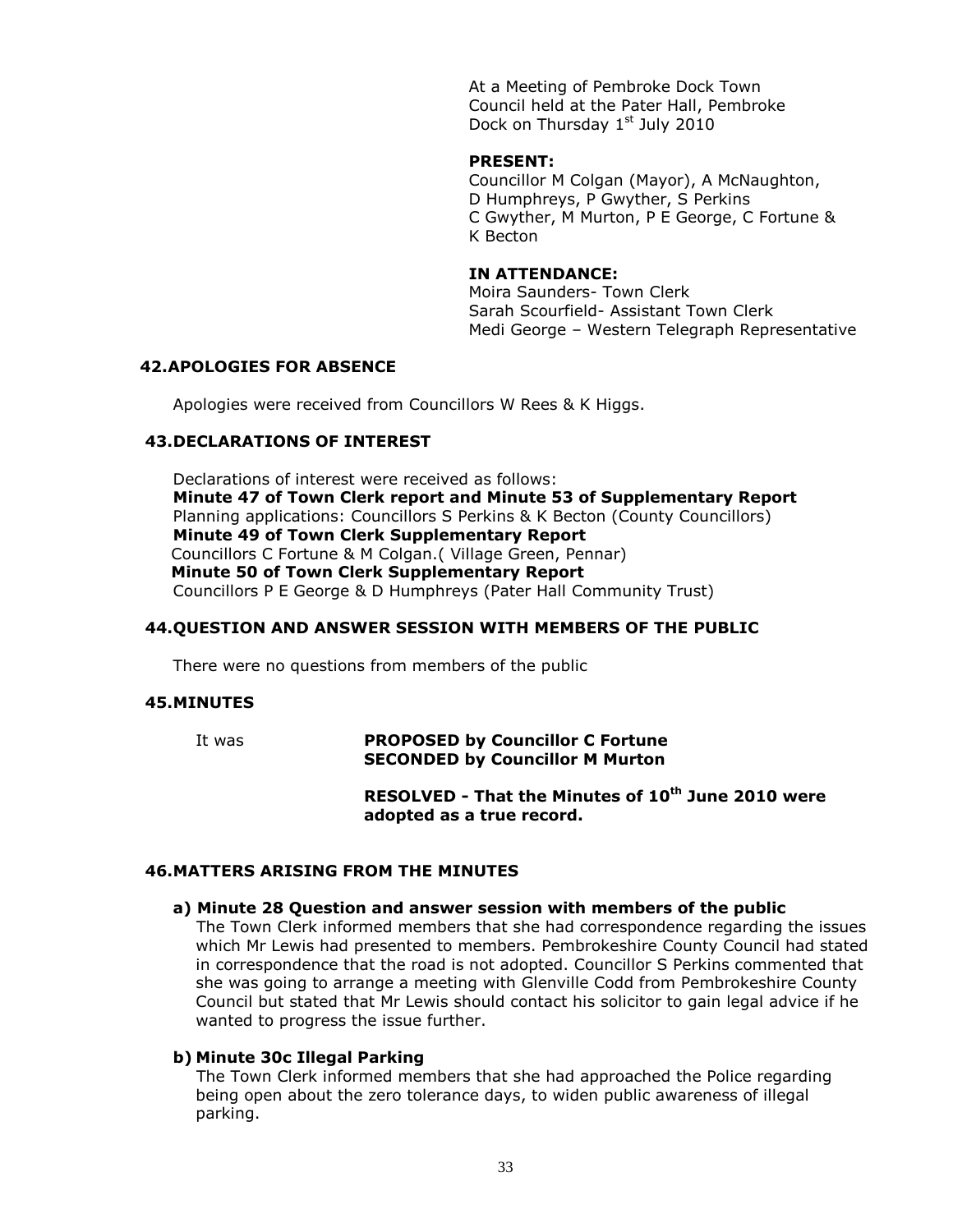## **c) Minute 16 British Legion Pembroke/Pembroke Dock Branch**

Councillor A McNaughton commented that there will be a meeting held on Monday (5<sup>th</sup> July) night to discuss issues at Pembroke Dock Branch, he stated that the meeting will be held in the Three Crowns in Pembroke Dock.

### **d) Minute 21 Armed Forces Day**

The Town Clerk informed members that this event was on Saturday 26<sup>th</sup> June and the event was well attended and the service all went to plan.

## **e) Minute 35 Police Liaison**

Councillor M Murton commented that there had not been a meeting since the last Town Council meeting but would bring up the issues regarding Hobbs Point at the next meeting.

#### **f) Minute 37a Minor Injury Unit at South Pembs Hospital**

The Town Clerk informed members that she had written to Mr Warlow and is awaiting a reply.

## **g) Minute 37b Summer Festival**

Councillor P E George stated that the Festival Committee should be congratulated, the week was well attended and it was an excellent week. Councillor S Perkins commented that she wanted to thank everyone that attended the events and thanked the Mayor and Town Council for all the support given.

#### **h) Minute 37e Gas House Lane**

The Town Clerk informed members that she had contacted Pembrokeshire County Council regarding Gas House Lane. Pembrokeshire County Council has stated that Gas House Lane is not adopted.

#### **i) Minute 37f A1 Scrubbers**

The Town Clerk stated that she had contacted Pembrokeshire County Council regarding the business and they commented that the issue was already in hand and action was being taken.

#### **47.REPORT OF THE TOWN CLERK**

#### **37. Local Authority Byelaws in Wales – a Consultation Paper procedures for making, confirming and enforcing byelaws**

The Town Clerk stated that she had received a copy of this consultation document, she suggested that it was referred to the Consultation committee meeting which will be taking place shortly. Members agreed.

#### **38. SLCC Renewal of membership**

The Town Clerk stated that membership of the Society of Local Council Clerks was now due and will cost  $£151$ . She commented that she had found the help and advice from the Society that she had received during the last year invaluable on many different issues. The Town Clerk asked members for agreement in renewing the membership.

#### It was **PROPOSED by Councillor C Fortune SECONDED by Councillor S Perkins**

**RESOLVED - That the membership of the Society of Local Council Clerks costing £151.00 would be renewed.**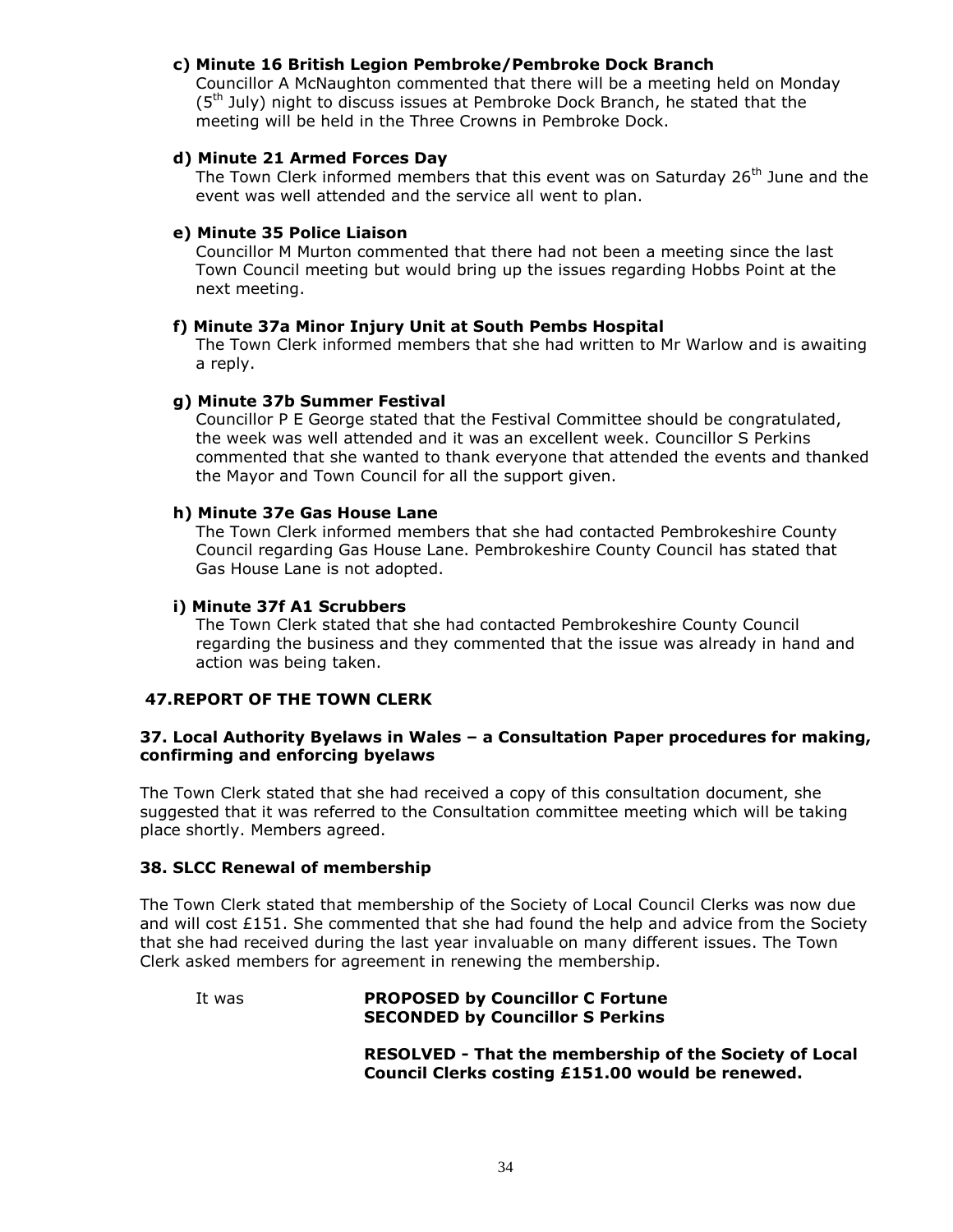## **39. Financial assistance – Lucianna Cole**

The Town Clerk informed members that she had received a letter and a completed form on behalf of Lucianna asking whether the Town Council will support her as she has been selected to represent girl guiding in Pembrokeshire and Wales at an international Jamboree in Austria this summer to celebrate 100 years of scouting . She stated that she is a young leader with 4<sup>th</sup> Pembroke Dock Brownie unit. Lucianna also says that she has been doing different tasks to help raise money towards attending this Jamboree.

## It was **PROPOSED by Councillor C Fortune SECONDED by Councillor P E George That the Town Council transfer £ 100 to the Mayors allowance and £100 to be paid to Lucianna Cole from the Mayors allowance.** An amendment was **PROPOSED by Councillor M Murton SECONDED by Councillor K Becton RESOLVED - That the Town Council transfer £150 to the Mayors allowance and £150 to be paid to Lucianna Cole from the Mayors allowance Members voted with 6 Councillors for the amendment and 1 Councillor against**

## **40. Help for Heroes**

The Town Clerk informed members that a letter had been received from Hannah Cox, thanking the Mayor for attending the help for Heroes Dinner Dance at which £2,208 was raised for the charity.

## **41. Children with Leukaemia – raffle tickets**

The Town Clerk stated that she had received some raffle tickets from this organisation for their Summer Grand Draw. The Town Clerk questioned if any member would like to sell them. Councillor K Becton commented that she thought it was not appropriate for the Town Council to sell the tickets she stated that if the Town Council did it for one organisation then others would want the same. Councillor S Perkins commented that as a Town Council we should not sell the tickets.

#### **42. National Training Programme for Community and Town Councils in Wales**

The Town Clerk stated that she had enclosed as Appendix A copies of available training courses organised by One Voice Wales. She commented that if any Member felt they would like to attend any of the courses, would they please contact the office. Councillor P Gwyther commented that due to their not being many courses locally the list is very limited and questioned if the Town Council would be able to have handbooks instead. The Town Clerk commented that she would enquire about the handbooks.

#### **43. Pedestrian Crossing in Bush Street.**

The Town Clerk commented that she had contacted Mr John Price of the County Council and the reply which she received states

*"New crossings need to be justified by evidence of likely use and that there is a difficulty for crossing unassisted. A pedestrian and vehicle count would be needed to see if there was sufficient pedestrian activity to warrant the investment. It may be easier to provide a crossing island as has been done further along the*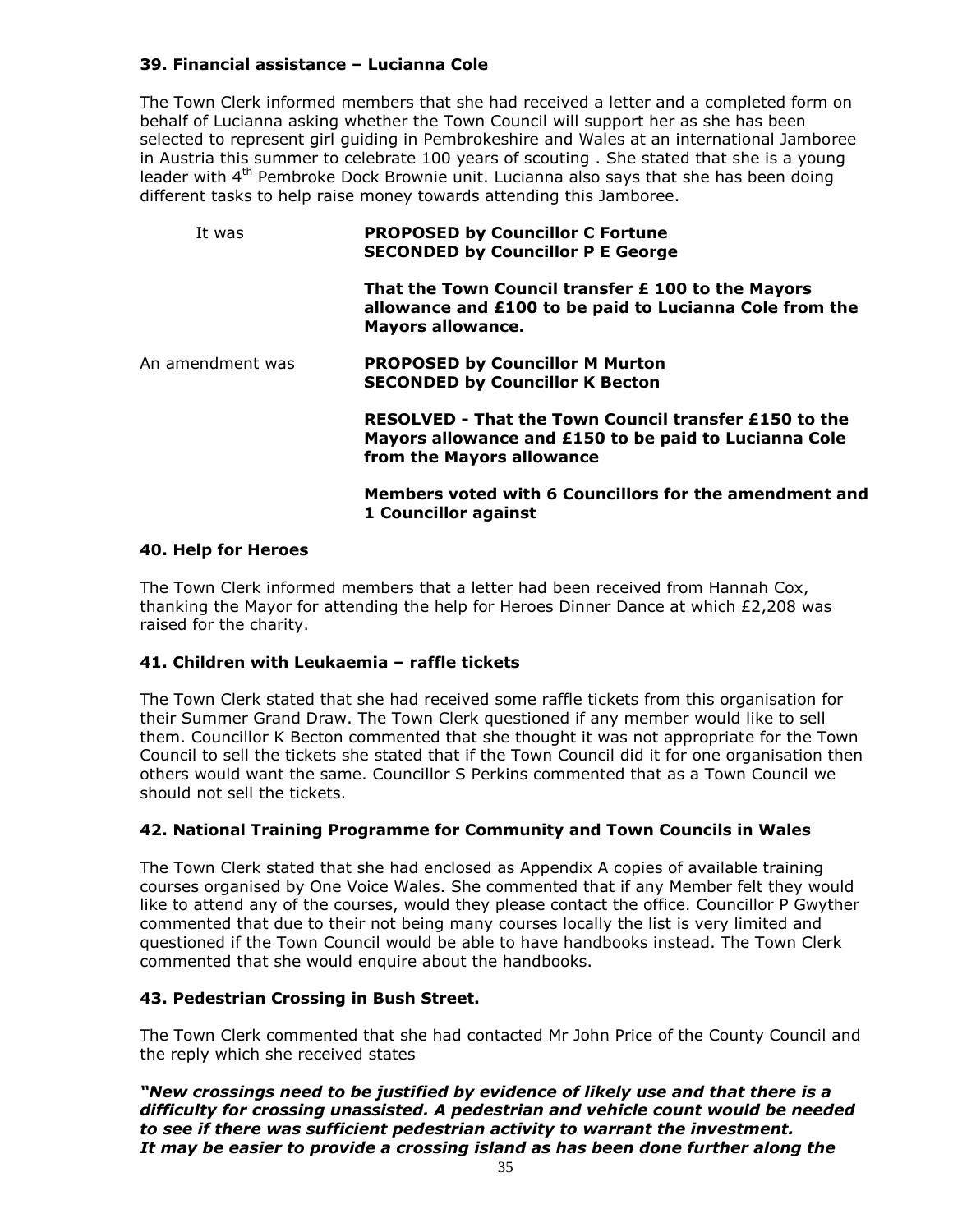*road near the Charlton Place junction. Road width and the presence of parked vehicles would be factors in selecting a site.* 

*Has your Council a view on where the greatest crossing activity may be along Bush Street?* 

*The site at the top of Meyrick Street may have been selected by Dyfed because of the presence of the school/adult learning centre and high pedestrian activity. The volume of traffic to the Dockyard would have been greater and these factors may have influenced the introduction of the crossing. I suspect current counts of vehicles and pedestrians may not indicate a crossing can be recommended. Perhaps you can provide further comment on where pedestrians cross at present and if that location requires a long wait to cross."*

Councillor K Becton commented that the statement from Mr John Price is sensible and that there is not a lot of pedestrian activity along Bush Street.

## **44. Frequency of Town Council meetings**

The Town Clerk commented that at the last meeting it was discussed about whether Council meetings should be held less frequently.

She stated that she had checked the standing orders and there is no specification in them that refers to the frequency of the meetings. The Town Clerk informed members that the Standing Orders state that meeting dates are agreed at the AGM for the year, this the Town Council did in April 2010 for the coming year. She commented that if Council wishes to change the dates there are two ways forward.

1. To wait until 6 months after that decision to change the dates, that will be October

2. To raise a Notice of Motion changing the meeting dates by giving the notice to the Clerk at least 7 clear days before a meeting , this notice to be signed by at least 4 Members .

Councillor P E George raised concerns that if there is longer time between meetings it will make the meetings go on longer. Councillor S Perkins commented that she felt meetings should be monthly to help ease pressure on staff.

The Town Clerk commented that if members wish to meet less frequently then consideration must be given to permitting delegated powers to the planning committee as there should be a two week turn around for planning application observations made to the County Council. Councillor C Gwyther raised concerns regarding Planning Applications which could be contentious she commented that full Council would not see the applications before decisions were made. Councillor A McNaughton stated that issues like this have previously happened and members of the Planning Committee understand the importance of this. The Town Clerk stated that the Town Council can ask for an extension on the comment date on an application so any applications which need full Council approval can still be commented on.

It was **PROPOSED by Councillor K Becton SECONDED by Councillor S Perkins**

#### **RESOLVED- That the Town Council would wait 6 months and change the meeting dates in October**

#### **45. Charters for Unitary Authorities and Town and Community Councils.**

The Town Clerk commented that she had received a letter from the Welsh Assembly Government informing Council that they are encouraging closer working relationships between County Councils and the Town and Community Councils lying within their area. She stated that in 2 of the 22 unitary authorities in Wales there are in place charters set up to achieve better relationships.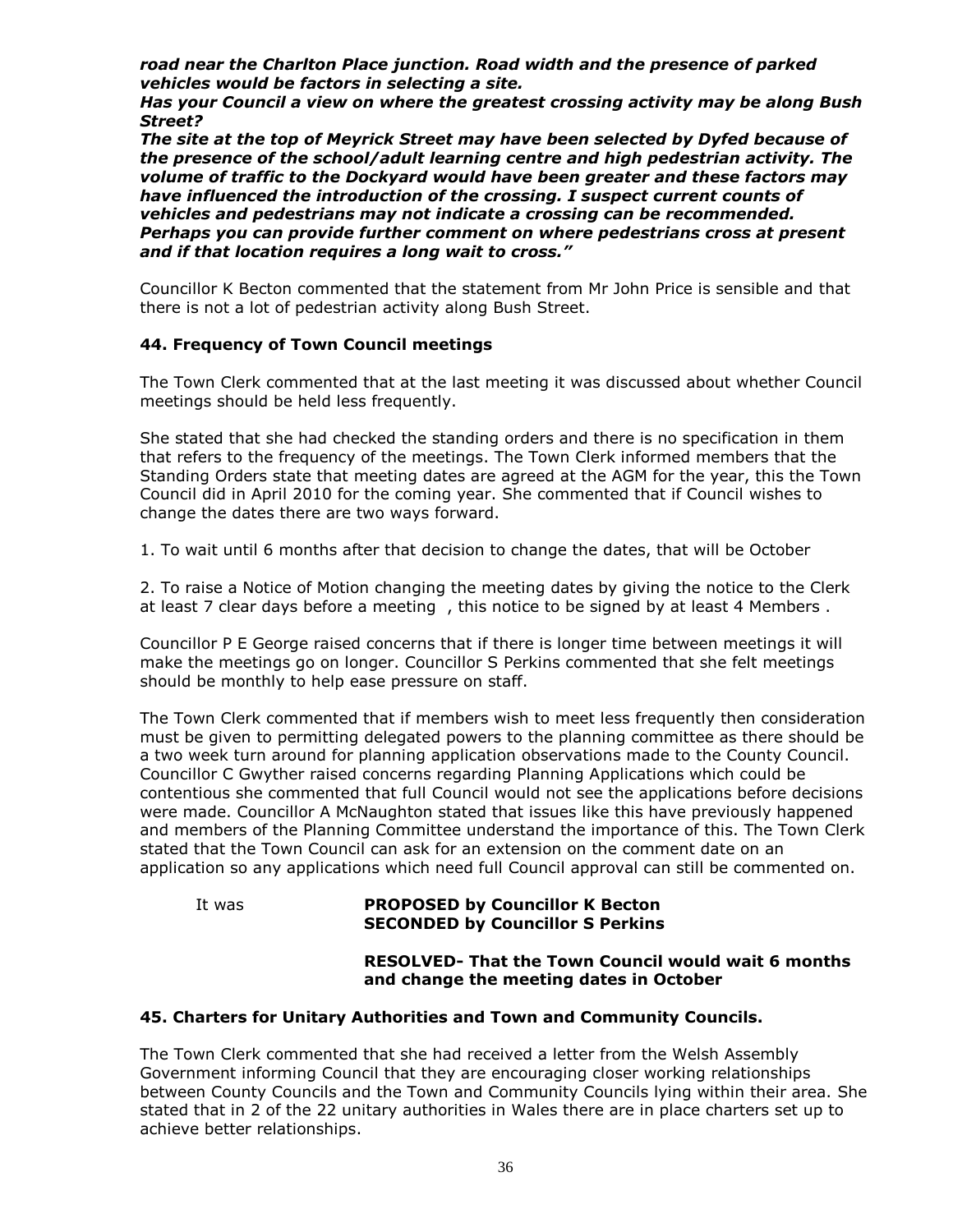The Town Clerk stated that she had approached the Monitoring Officer of Pembrokeshire County Council asking whether there was any intention of doing this locally. The response she received was that The Director of Development, Dr Steven Jones has been considering this issue and is preparing a briefing note to Chief Officers. The measure going through the Assembly is expected to be published in July/August this year.

The Town Clerk stated that she had printed the Final Guidance on this issue as produced by the Assembly and hope that she would receive more information soon.

The Town Clerk commented that she felt that this was an important issue and might aid the Town Council's relationship with the County Council.

## **46. Ombudsman – Contributing to Excellence Annual Report 2009/10**

The Town Clerk commented that she had received a copy of this report; it will be on the table on the RHS of the chamber.

#### **47. Planning Applications**

| 10/0256/PA | Mr Mike Swain<br>Edgefield<br>Beach Road | Edgefield<br>Beach Road<br>Llanreath |
|------------|------------------------------------------|--------------------------------------|
|            | Llanreath<br>Pembroke Dock               | Pembroke Dock<br><b>SA72 6TP</b>     |
|            | <b>SA72 6TP</b>                          | <b>Two Storey Extension</b>          |

#### It was **PROPOSED by Councillor C Gwyther SECONDED by Councillor C Fortune**

#### **RESOLVED-That the Town Council support this application**

| 10/0231/CA | Mrs Eunice Mc Collum | Universal Garage         |
|------------|----------------------|--------------------------|
|            | 2 Hazelbank Hill     | Park Street              |
|            | Hazelbeach           | Pembroke Dock            |
|            | Llanstadwell         | Demolition of garage and |
|            | <b>SA73 3DY</b>      | erection of dwelling.    |
|            |                      |                          |

#### It was **PROPOSED by Councillor P Gwyther SECONDED by Councillor C Gwyther**

#### **RESOLVED-That the Town Council support this application**

#### **48. Planning Decisions**

**09/1228/PA-** Removal of shop front & replacement with traditional timber double sash windows, ground floor – 8, Laws Street, Pembroke Dock, SA72 6DL- **Granted**

**10/0019/PA –** Alterations to front elevation – Swan Inn, 23 Queen Street, Pembroke Dock, SA72 6JH- **Granted**

#### **48. SUPPLEMENTARY REPORT OF THE TOWN CLERK**

#### **49. Village Green application-update**

The Town Clerk informed Members that she had received notification that the application will be decided at a public enquiry to be held it seems sometime in the autumn. She stated that she had asked the solicitor of the Town Council to determine the process and potential cost incurred and commented that she would report back at the next meeting.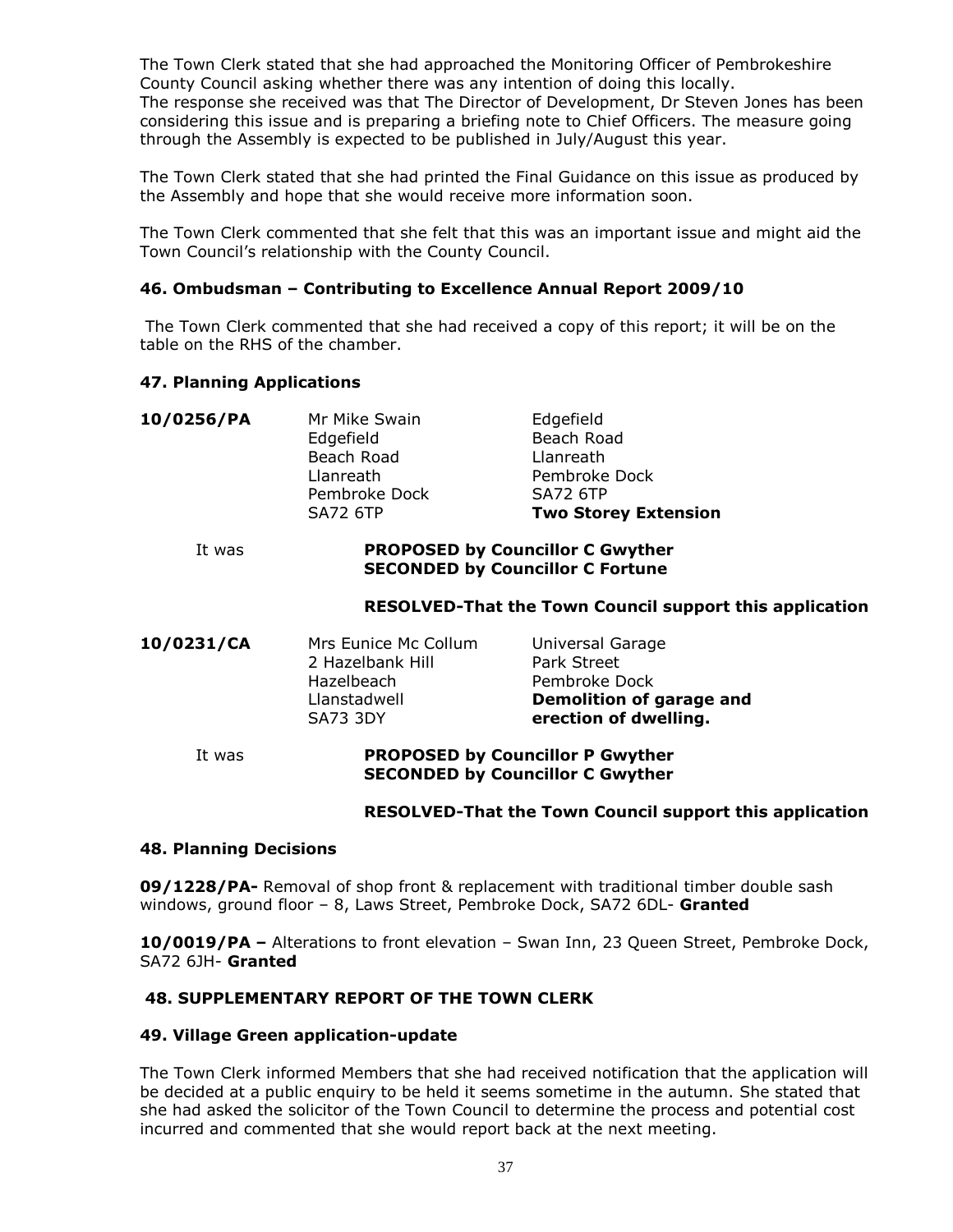## **50. Pater Hall Trust- Improvements to the Pater Hall Proposals**

The Town Clerk commented that she had placed in front of members a paper she received today regarding these changes. She stated that Councillor Phil Gwyther would report on this issue. Councillor P Gwyther stated that the Pater Hall Trust had funding available to do a lot of work to the building, he stated that as the Town Council are landlord of the building, permission would be needed for the improvements to go ahead. He stated that the improvements would be completed in stages, stage 1 would be the front of the building and stage 2 would be the rear of the building. Councillor S Perkins raised concerns over issues regarding where staff would go and where would full Council meet as there will be major works ongoing. Councillor P Gwyther stated that the offices would not be touched during stage 1 of improvements. After discussion

#### It was **PROPOSED by Councillor P Gwyther SECONDED by Councillor C Gwyther**

**RESOLVED- that members needed time to look over the information and a meeting would be called for Monday 5th July at 12.30 to discuss the improvements.**

#### **51. Local Development Plan**

The Town Clerk stated that she had received an update on the Local Development Plan and it seemed that it had been delayed. She commented that there is the hope that the Deposit Plan will be taken to full council on  $21<sup>st</sup>$  October 2010. Once the Plan goes on to deposit everyone who has registered an interest will be contacted. The Town Clerk stated that she believed that the Town Council had shown that interest but she would ensure that the Town Council receive notification when the Deposit Plan is available.

#### **52. Clerks' Forum in Pembrokeshire**

The Town Clerk informed members that she had been approached by the Monitoring Officer in the County Council along with My Hugh Colley from Pembroke Town Council to lead up a form of clerks from the Town and Community Councils in Pembrokeshire, she stated that the intention was to strengthen the local Council community and give support to Clerks and to gain by mentoring advice and training. The Town Clerk commented that in her earlier report she explained about the measure from the Welsh Assembly Government about charters being set up between the unitary authorities and the town and community councils in the area. She stated if this is taken forward then this forum could be used to set up these links.

Councillor P Gwyther questioned if PALC were involved, the Town Clerk explained that PALC were not currently involved as the forum would be aimed at officers of Town Councils and not Councillors. Councillor C Gwyther stated that she felt it was a good idea and a good way of achieving links between unitary authorities, but asked if the monitoring officer could inform PALC of developments.

| It was | <b>PROPOSED by Councillor C Gwyther</b><br><b>SECONDED by Councillor A McNaughton</b>           |  |
|--------|-------------------------------------------------------------------------------------------------|--|
|        | RESOLVED- that the Town Council agree that the Town<br><b>Clerk be part of the Clerks Forum</b> |  |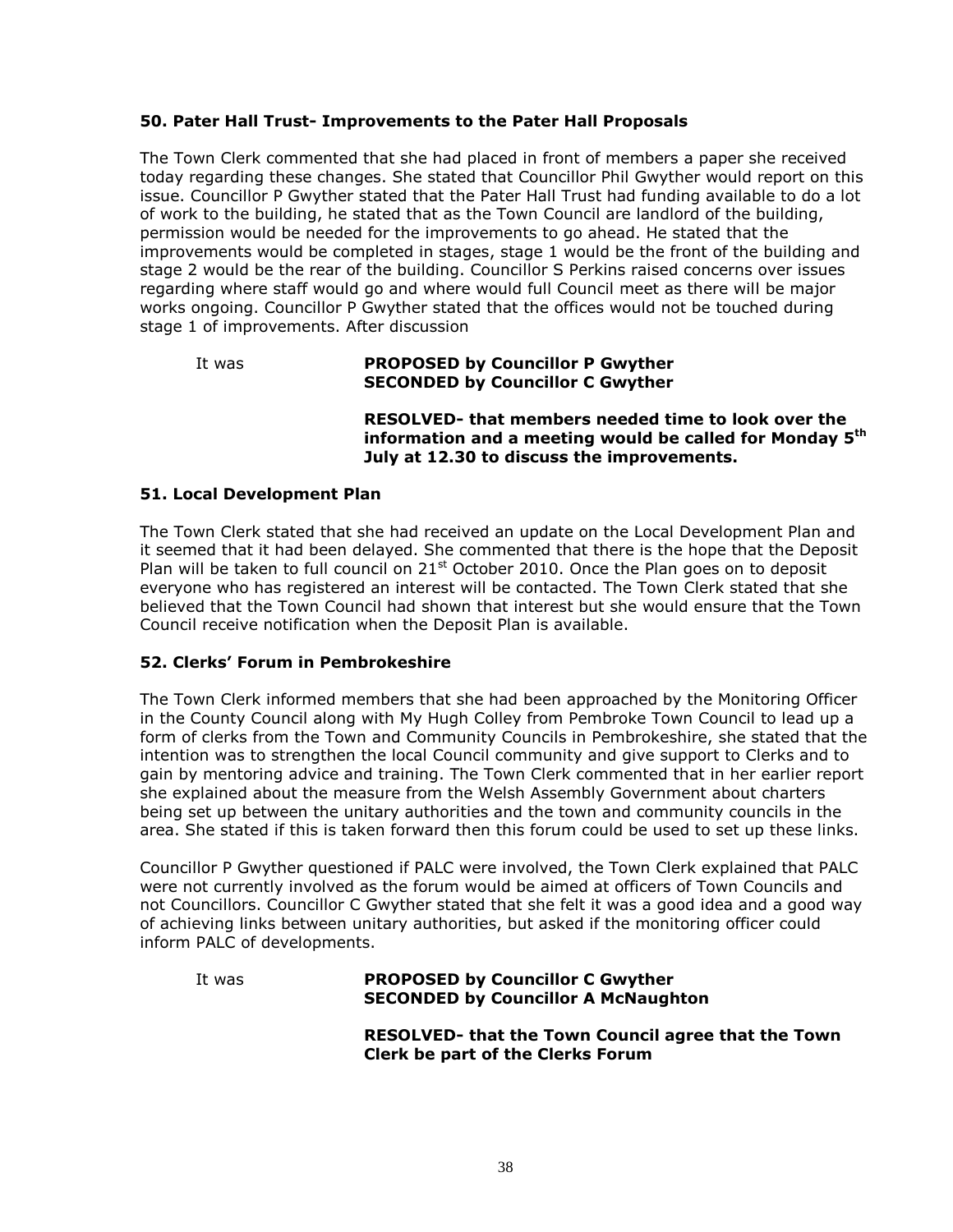## **53. PLANNING**

| 10/0114/PA | Mr A Grunfild<br>Erringham Holdings LTD<br>c/o Lambert Smith Hampton<br>79 Mosley Street<br>Manchester | Zone 10 & 11<br>Pennar Point<br>Pennar<br>Pembroke Dock<br><b>Variation of Condition 3</b><br>Of 08/0302/PA&<br><b>Condition 4 of</b><br>04/1024/PA to extend<br>time for Submission of<br>reserved matters.                                                                                                                                              |  |  |
|------------|--------------------------------------------------------------------------------------------------------|-----------------------------------------------------------------------------------------------------------------------------------------------------------------------------------------------------------------------------------------------------------------------------------------------------------------------------------------------------------|--|--|
| It was     |                                                                                                        | <b>PROPOSED by Councillor C Fortune</b><br><b>SECONDED by Councillor D Humphreys</b>                                                                                                                                                                                                                                                                      |  |  |
|            | application is supported.                                                                              | <b>RESOLVED- that the Town Council recommend this</b>                                                                                                                                                                                                                                                                                                     |  |  |
| 10/0281/PA | Mr John Purser<br>The Stables<br><b>Upper Portclew</b><br><b>Freshwater East</b><br>Pembroke           | Rhydberth House<br>6 Bush Street<br>Pembroke Dock<br><b>SA72 6AX</b><br><b>Conversion of redundant</b><br>outbuilding to residential<br>flat                                                                                                                                                                                                              |  |  |
| It was     |                                                                                                        | <b>PROPOSED by Councillor C Gwyther</b><br><b>SECONDED by Councillor P Gwyther</b>                                                                                                                                                                                                                                                                        |  |  |
|            |                                                                                                        | <b>RESOLVED- that the Town Council recommend this</b><br>application is not supported due to the over development<br>of a restricted site, loss of onsite parking, overlooking<br>issues to neighboring properties and the existing lane to<br>the rear has inadequate width which is unsuitable for<br>vehicles which could be associated with the site. |  |  |

#### **49. FINANCIAL REPORT**

#### **13. Accounts for Payment**

The following accounts were submitted for approval of payment:

| 28 | Pembroke Dock Community Web Project              | £400.00 |
|----|--------------------------------------------------|---------|
| 29 | Newey & Eyre- cable ties- flower baskets         | £29.96  |
| 30 | Swalec- Pump House Electricity                   | £15.82  |
| 31 | <b>BT</b> - Internet Services                    | £123.33 |
| 32 | Battery Masters - Battery and charger for bowser | £47.80  |
| 33 | <b>SLCC Enterprises LTD</b>                      | £64.62  |

NB: Accounts 31 and 32 were paid out of meeting.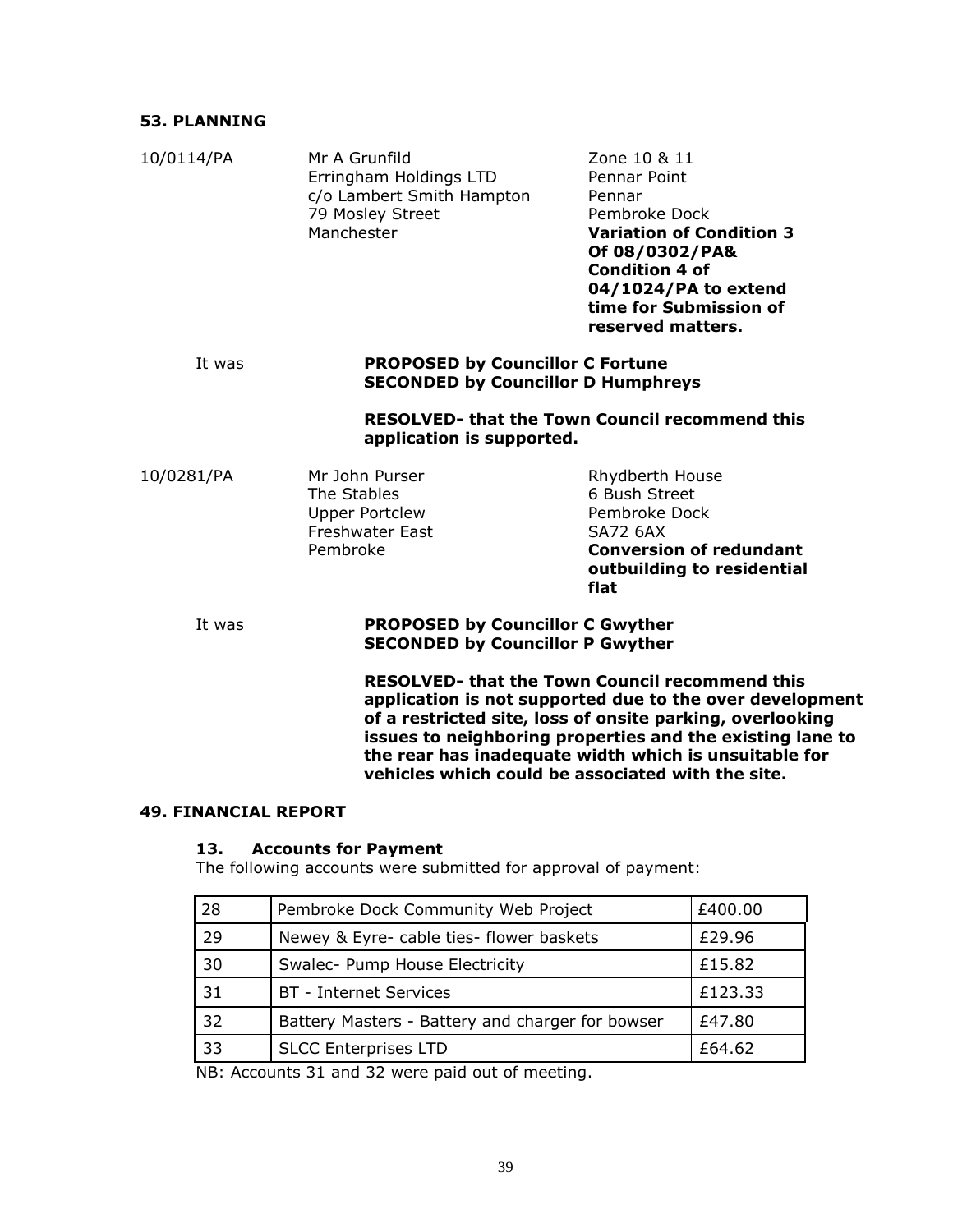## **14. Salaries and Wages**

| 05/06/2010-25/06/2010   Salaries & Wages | £3,969.44 |
|------------------------------------------|-----------|
| $\vert$ 05/06/2010-25/06/2010 Tax and NI | E1,125.73 |

## **15. Account Balances**

| 25/06/2010   HSBC Current Account | E9,227.69  |
|-----------------------------------|------------|
| 25/06/2010   HSBC Premium Account | E52,614.32 |

#### It was: **PROPOSED by Councillor K Becton SECONDED by Councillor S Perkins**

**RESOLVED - That the Town Council approve payment of Accounts numbered 28-33 and Salaries and Wages payments.**

#### **50. REPORTS FROM TOWN COUNCIL REPRESENTATIVES SERVING ON OUTSIDE BODIES**

#### **Memorial Park Update**

Councillor S Perkins stated that members of the Memorial Park Group met with bike track designers and are currently waiting for the proposals to come through from the companies they met with. She stated that they had also met with planners from Pembrokeshire County Council who were happy with the plans for the leased area in the Memorial Park. Councillor S Perkins commented that a meeting was held for the group to meet with young people of the town to question what layout and equipment they would want for the skate park, she commented that they were very keen to take ownership and are looking at ways to fundraise. Councillor S Perkins informed members that as soon as the lease is with the group and quotes are in, works will hopefully start September/October.

#### **Town Heritage Initiative meeting**

Councillor K Becton that she had information regarding the Town Heritage scheme she stated that work was in progress and that 14,15,17,18,19,22 & 23 Commercial Row, 85 Queen Street, Coronation School, Albion Square School & Dockyard wall improvements were all going ahead. She stated 14 & 15 Dimond Street design applications have been submitted but they have had difficulty due to asbestos found, but progress is being made.

#### **Dr Jones Charity**

Councillor P E George commented that she had attended a meeting with Dr Jones Charity and they had recently put an advert in the Western Telegraph regarding donations to young students, but the charity received no replies from the advert. She commented that she will put the advert up in the Pater Hall notice board to spread awareness of grants which are available to young students.

#### **HMS Kent demonstration**

Councillor A McNaughton informed members that he represented the Mayor at the HMS Kent demonstration held in Cardiff, he commented that there was a demonstration of the operations on the ship and the event was well attended. Councillor A McNaughton stated that they had first class treatment and both his wife and he were very well looked after and that he was going to send them a personal letter of thanks. He informed members that the Mayor of Aberystwyth was at the demonstration and she handed Councillor A McNaughton a lapel badge he commented that he thought this was a good idea and maybe the Mayor of Pembroke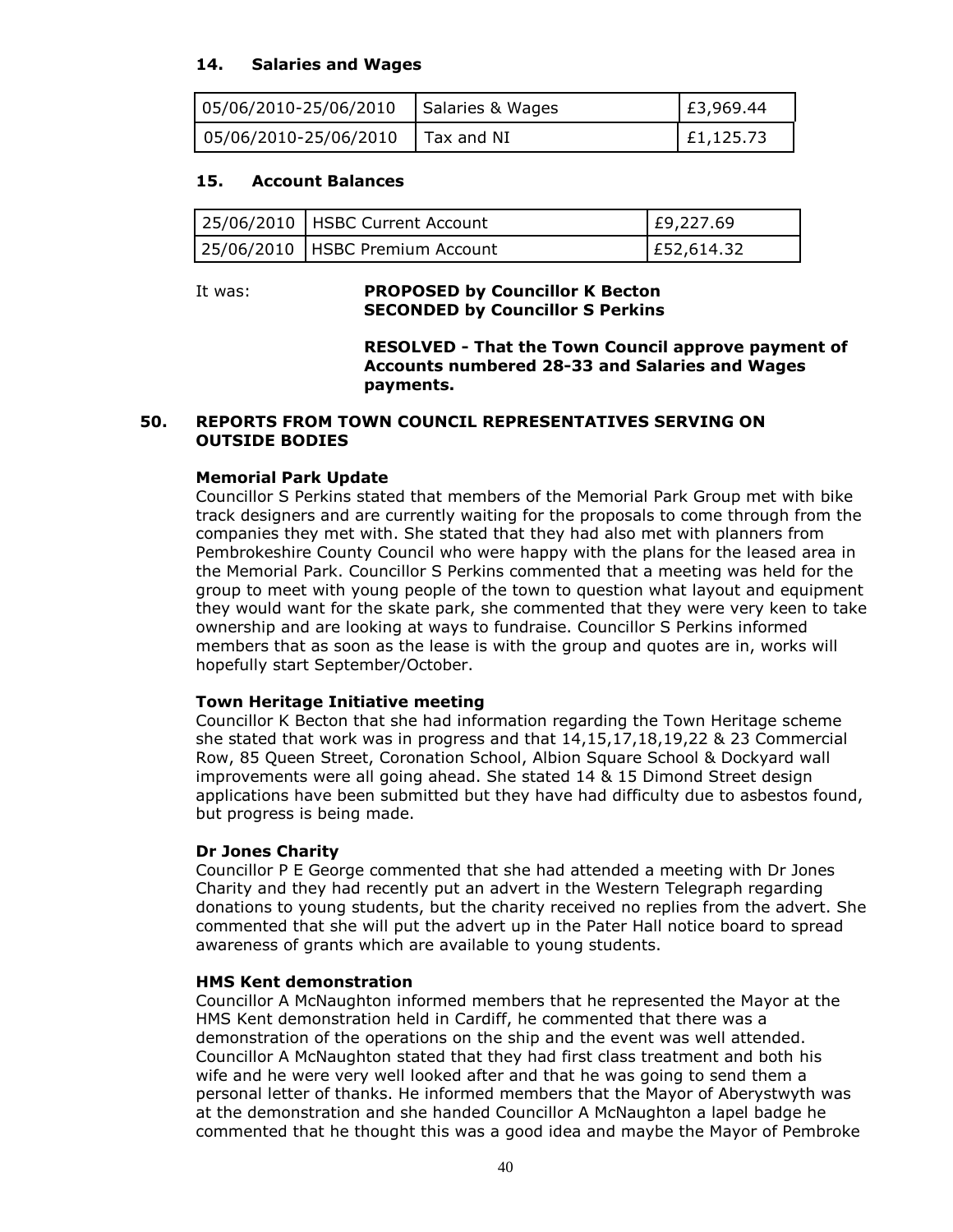Dock should do the same.

## **Pembroke Dock Environmental Action Team**

Councillor M Colgan commented that she had attended the recent meeting of Pembroke Dock Environmental Action Team she commented that the meeting was well attended. She stated that the main item on the agenda was the cleanliness of the centre of the town, and that Pembrokeshire County Council maintenance team would be focusing on this area in the next few weeks.

## **51. ANY OTHER ITEMS WHICH THE MAYOR DECIDES AS URGENT**

There were no items to discuss.

## **52. ANY OTHER BUSINESS**

## **a) Proposed Aldi Site**

Councillor P E George questioned if there were any developments with the proposed Aldi site. The Town Clerk stated that she had contacted the company but there was no information at present she commented that they had applied for planning on a number of locations and have yet to decide which site they are going to develop.

## **b) Prince of Wales**

Councillor D Humphreys stated that the Prince of Wales are developing the garage to the rear of the property with no planning permission, Councillor M Murton stated that enquiries have been made and there has been no planning application submitted to Pembrokeshire County Council, she commented that the Officer dealing with the issue from Pembrokeshire County Council is Rita Williams who has been out to the site and spoken with the developer, she has given the developer 28 days to make an application. Councillor M Murton commented that Rita Williams had informed the developer that the UPVC doors would not be acceptable within the conservation area. Councillor S Perkins commented that a court order needs to be raised before the developer can be stopped. Members suggested that the Town Council contact Rita Williams to support Pembrokeshire County Council actions in this matter.

## **c) Asda Car Park Toilets**

Councillor P Gwyther commented on the poor state of the toilets in Asda Car Park which are owned by the County Council. He stated that they are the only public toilets in Pembroke Dock. He stated that there is no ventilation and the smell from the toilets is bad. He asked if the Town Clerk could contact Pembrokeshire County Council to ask them if they can provide ventilation in the toilets.

## **d) Pater Hall Toilets**

Councillor P Gwyther questioned if the Town Council would consider opening the toilets at the front of the Pater Hall, Councillor P E George commented that the toilets could only be open during office hours. The Town Clerk stated that in principle the idea is good but cleaning and care taking staff are not always around the front of the building so there would be staffing implications. Councillor C Gwyther stated that the Town Council do have duties to lobby the County Council to provide proper amenities and maybe this matter should be discussed at a later date.

## **e) Bus Stop – High Street**

Councillor P Gwyther stated that in High Street opposite the post office the County Council have painted lines on the road to highlight parking areas, but they have also painted the lines across the bus stop, so people are parking there. He commented that people are double parking which is then causing the road to be blocked on occasions. He questioned if the Town Clerk could write to Pembrokeshire County Council to highlight the situation.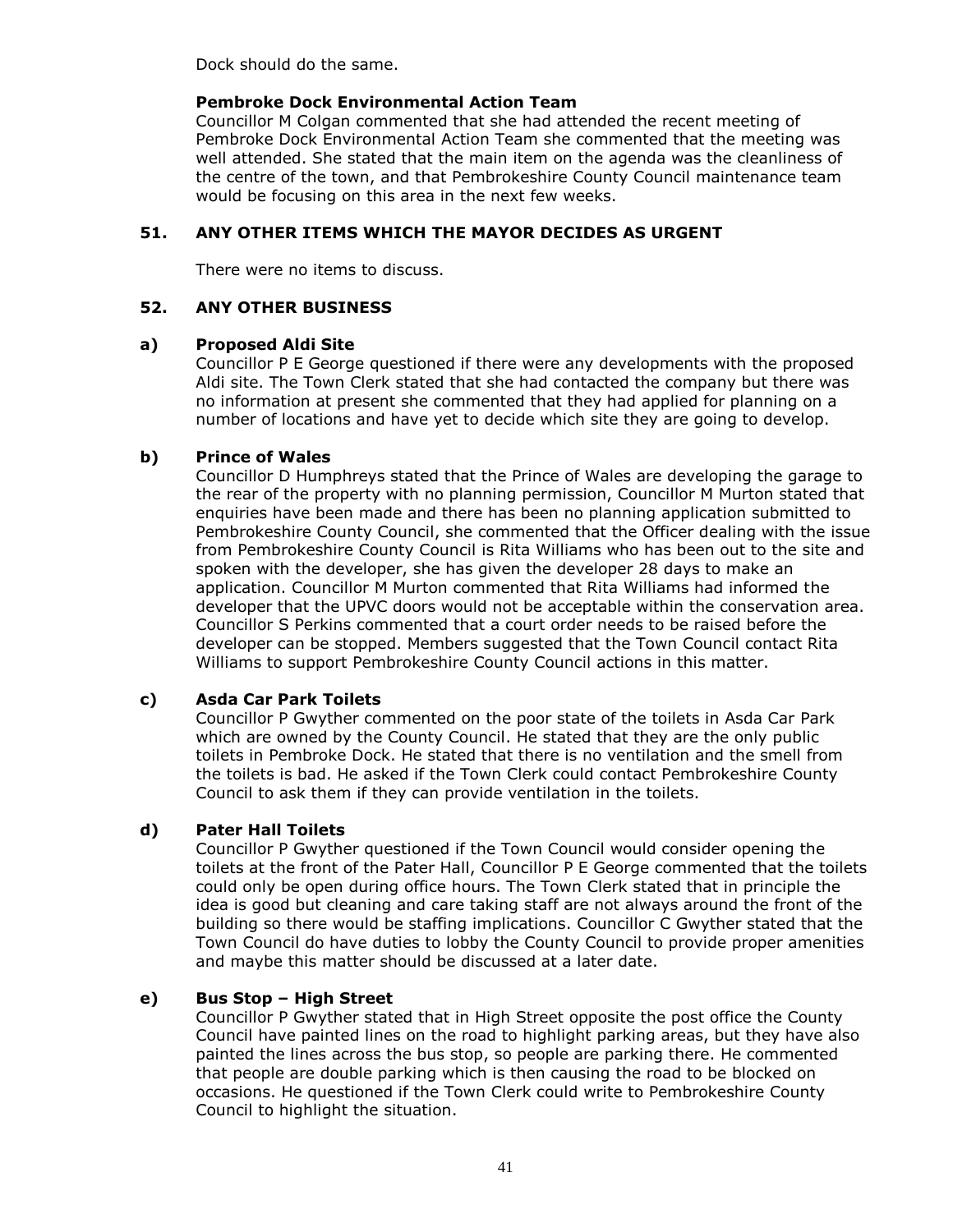## **f) Seafair Haven Brochure**

Councillor S Perkins commented that she was amazed that Pembroke Dock had not been involved in the Seafair Haven brochure this year, she stated that they didn't approach the festival group about the events. She asked if the Town Clerk could contact the Port Authority to ask why Pembroke Dock had been left out.

## **g) Victoria Road Surfacing**

Councillor A McNaughton questioned if there was any information on when Victoria road would be resurfaced. Councillor M Colgan commented that it had been discussed in Pembroke Dock Environmental meetings and would be completed in due course weather depending.

## **h) New A&E Withybush Hospital**

Councillor M Colgan stated that she had attended the opening of the new A&E in Withybush hospital she commented that the work which had been done was to a very high standard but at present there is not enough staff to run the department and worries if they will be able to fully staff the department in the future.